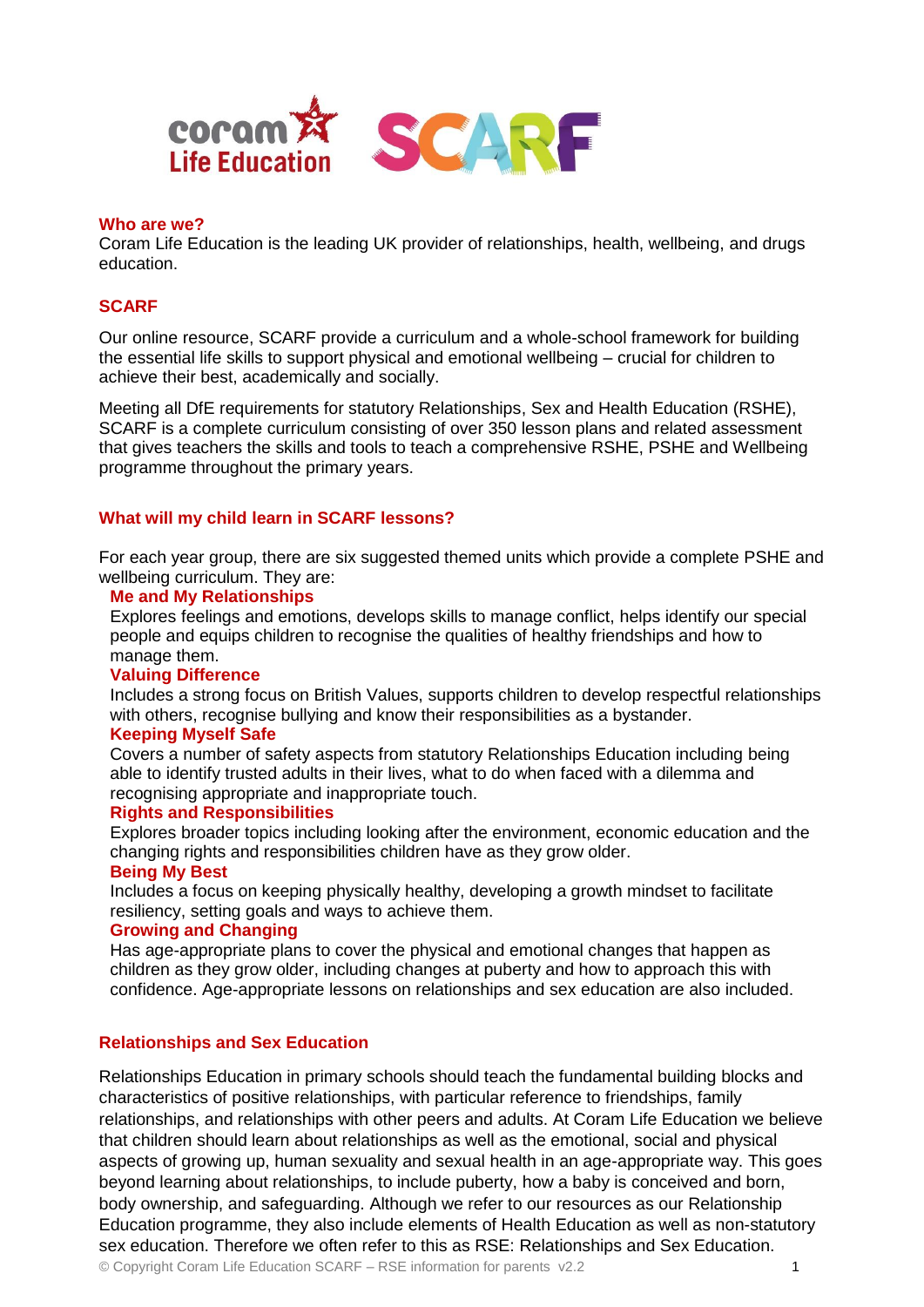Our Relationships and Sex Education resources help children and young people to be safe, healthy and happy, both as they grow, and in their future lives. These lessons help to meet safeguarding, and emotional wellbeing requirements, as well as ensuring that schools cover the requirements of the DfE RSHE guidance.

## **A comprehensive set of age-appropriate lesson plans within SCARF online**

SCARF RSE-specific lessons are designed to cover key skills, attitudes and values children need to explore in order to develop healthy relationships with their peers. Children also learn how to keep themselves safe and to ask for help when they need it.

**4-5 year-olds:** being the same and different, our special people, different families, different homes, our feelings, being unique and special, being kind, caring and friendly, keeping safe, keeping healthy, resilience, life stages and growing from young to old.

**5-6 year olds:** explores themes around families and their special people, the importance of respecting others including those that are different from us, recognising that genitals are private and their correct names; develops understanding of the difference between surprises and secrets (good or bad secrets) and when not to keep bad adult secrets; helps develop judgement of what kind of physical contact is acceptable or unacceptable and how to respond to this (including who to tell and how to tell them).

**6-7 year-olds:** looks at the process of growing from young to old and how people's needs change; explores the opportunities and responsibilities that increasing independence can bring, recognising that they share a responsibility for keeping themselves and others safe.

**7-8 year-olds:** introduces themes about change, including menstruation and bereavement, healthy and unhealthy relationships (friendships), how images in the media do not always reflect reality and the impact of this on people's thoughts and feelings; the nature and consequences of discrimination; the importance of protecting personal information online; understanding risk and building resilience; making informed choices; resisting pressure and recognising when and how to ask for help.

**8-9 year-olds:** builds on the themes covered in previous years, looking more closely at body changes as they approach and move through puberty including: menstruation and human reproduction; conflicting emotions; what positively and negatively affects their physical, mental and emotional health; understanding good and not-so-good feelings; recognising and challenging stereotypes; consequences of their actions; pressures to behave in an unacceptable, unhealthy or risky way and that marriage is a commitment freely entered into by both people.

**9-10 year-olds:** builds on the themes covered previously and in greater depth, looking more closely at: body changes and feelings during puberty; how their changing feelings can affect those they live with; what makes relationships unhealthy; exploring risky behaviour in more detail; different types of bullying including homophobic and transphobic; how to keep their personal information private online (and why this is important), and how to use social media safely.

**10-11 year-olds:** builds on and reinforces all the themes of the previous years, with new content built into the lesson plans looking at: body image and the media; forced marriage; female genital mutilation (FGM); sexual intercourse; HIV; and managing pressure online.

# **Common questions asked about RSE**

**Is Relationships and Sex Education (RSE) compulsory?**

© Copyright Coram Life Education SCARF – RSE information for parents v2.2 2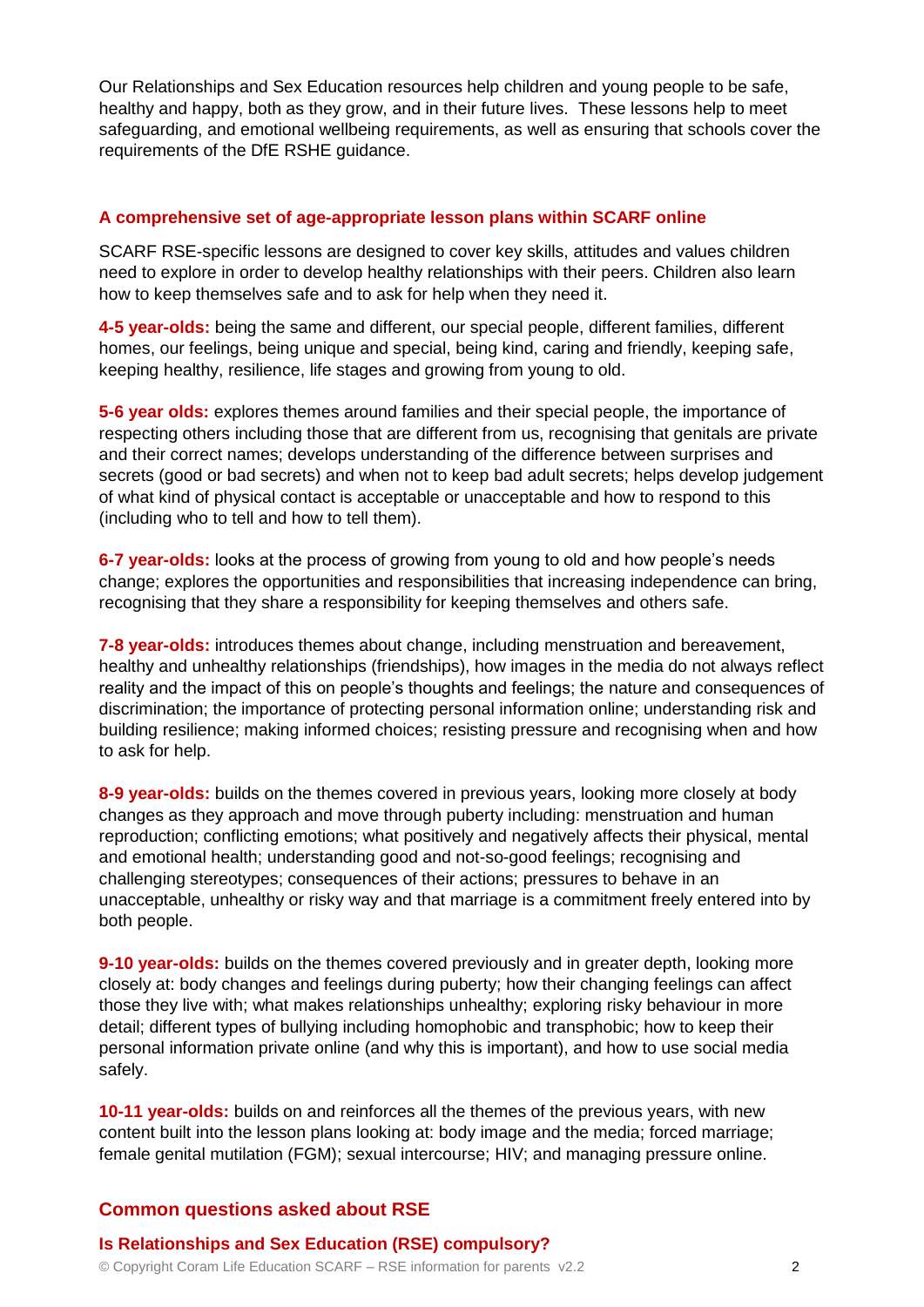It's compulsory for primary schools to teach Relationships Education and Health Education.

The Department for Education (DfE) also strongly encourage schools to teach Sex Education. Schools must consult parents in developing and reviewing their RSE policy. Schools should ensure that the policy meets the needs of pupils and parents and reflects the community they serve.

Schools should also ensure that, when they consult with parents, they provide examples of the resources that they plan to use. This can provide reassurance for parents and helps to continue the conversations started in class at home.

Where a primary school chooses to teach aspects of sex education (which go beyond the statutory National Curriculum for Science requirements), the school must set this out in their policy and all schools should consult with parents on what is to be covered. Primary schools that choose to teach non–statutory sex education must allow parents a right to withdraw their children.

# **Does SCARF cover non-statutory Sex Education?**

There is very little in the SCARF programme that is non-statutory. We interpret sex education to mean puberty, conception, reproduction and birth. All of these themes, with the exception of conception, are statutory and included in either Health Education or National Curriculum Science.

The statutory guidance states that sex education should ensure children know how a baby is conceived. We interpret 'how a baby is conceived' as referring to what happens during sexual intercourse before an egg and sperm meet (reproduction). We therefore include sexual intercourse as well as IVF in our Year 6 Making Babies lesson. For further information see our FAQ's on our [website.](https://www.coramlifeeducation.org.uk/downloads/FAQsforRSE-in-depthanswersandguidanceFINALOctober42019.pdf)

We've also been asked whether teaching about HIV at Primary level is statutory. HIV is included in the SCARF programme as it helps schools to meet their statutory requirements under Health Education (in the Health and Prevention category) for all children by the end of year 6 to know:

 About personal hygiene and germs including bacteria, viruses, how they are spread and treated, and the importance of hand washing.

SCARF is a spiral curriculum and so previous lessons would have covered hygiene, bacteria and the importance of hand washing, this naturally leads on to discussions about different viruses, of which HIV is important to understand.

The purpose of this particular SCARF lesson is to raise awareness and reduce stigma and misconceptions surrounding HIV. This follows the guidance of the Sex Education Forum, of which we are members [\(see curriculum design tool\)](https://www.sexeducationforum.org.uk/sites/default/files/field/attachment/SEF_Curriculum%20Design%202018.pdf).

Although talking about viruses is statutory, talking about HIV, specifically at primary level, is not. Your school will have made a decision as to whether there is any reason not to teach it at Year 6.

Schools are best-placed to assess their pupils' needs and SCARF is flexible, so teachers can adapt content to meet these needs. They will consider whether the children have already mentioned it, whether they referring to HIV either appropriately or inappropriately, and whether they have a good understanding of how it can and can't be passed on. An understanding of these issues will help them explain the reasons for including this SCARF lesson – or not – in order to meet pupils' needs.

© Copyright Coram Life Education SCARF – RSE information for parents v2.2 3 The statutory guidance aims to provide a balance between what *must* be taught by the end of Year 6, alongside decisions about how and when the school delivers the content. Parent consultation helps each school to strike a balance that's appropriate to the needs of its children.